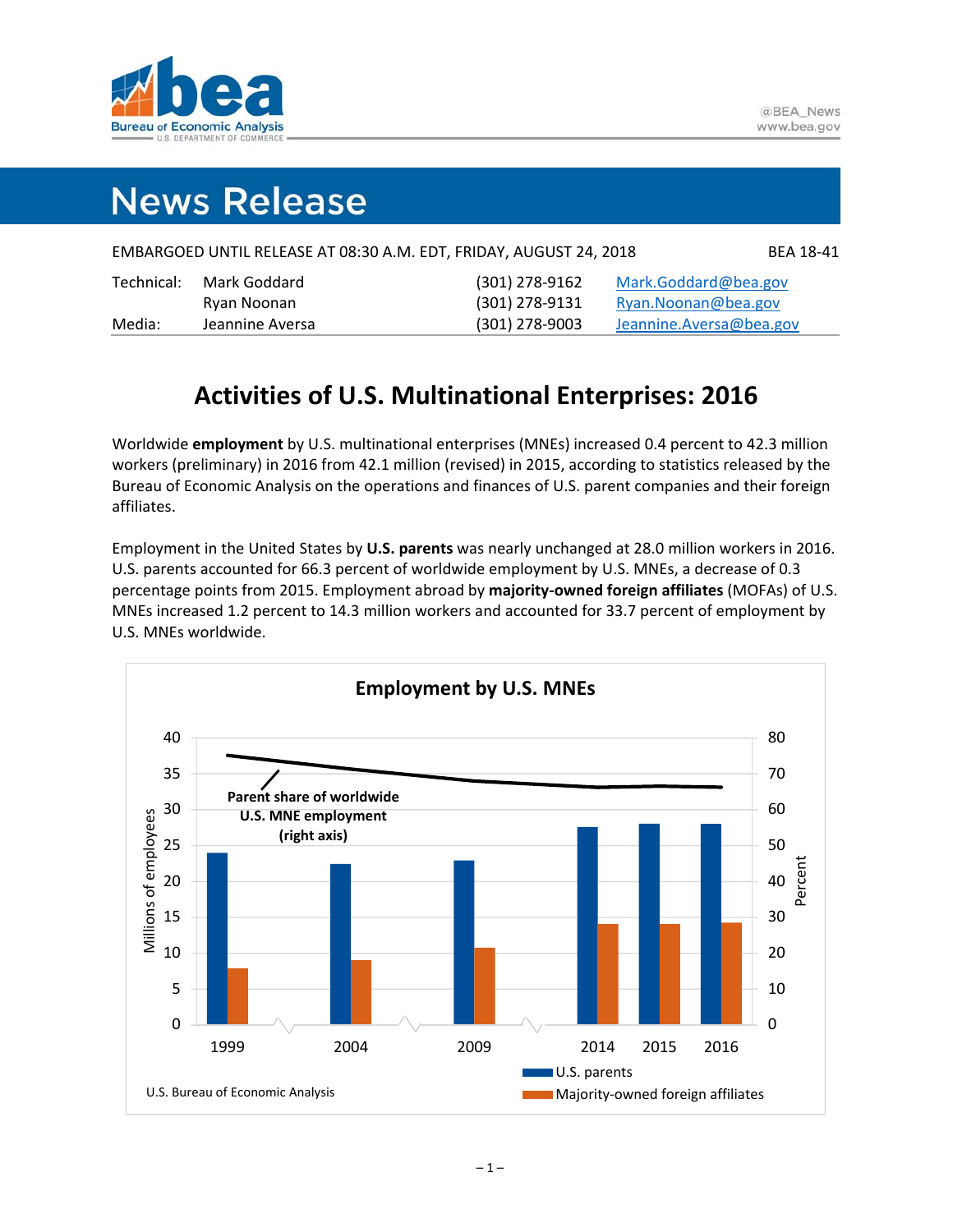

U.S. parents accounted for 22.3 percent of total private industry employment in the United States. Employment by U.S. parents was largest in manufacturing and retail trade. Employment abroad by MOFAs was largest in China, the United Kingdom, Mexico, India, and Canada.

Worldwide current‐dollar **value added** of U.S. MNEs decreased 1.5 percent to \$5.2 trillion. Value added by U.S. parents, a measure of their direct contribution to U.S. gross domestic product, was nearly unchanged at \$3.9 trillion, representing 24.2 percent of total U.S. private industry value added. MOFA value added decreased to \$1.3 trillion. Value added by MOFAs was largest in the United Kingdom, Canada, and Ireland.

Worldwide **expenditures for property, plant, and equipment** of U.S. MNEs decreased 7.6 percent to \$856.9 billion. Expenditures by U.S. parents accounted for \$657.5 billion and MOFA expenditures for \$199.5 billion.



Worldwide **research and development expenditures** of U.S. MNEs increased 4.9 percent to \$350.3 billion. U.S. parents accounted for expenditures of \$296.9 billion and MOFAs for \$53.5 billion.

Additional statistics on the activities of U.S. parent companies and their foreign affiliates including sales, balance sheet and income statement items, compensation of employees, trade in goods, and more are available on BEA's website. More industry detail for U.S. parents and more industry and country detail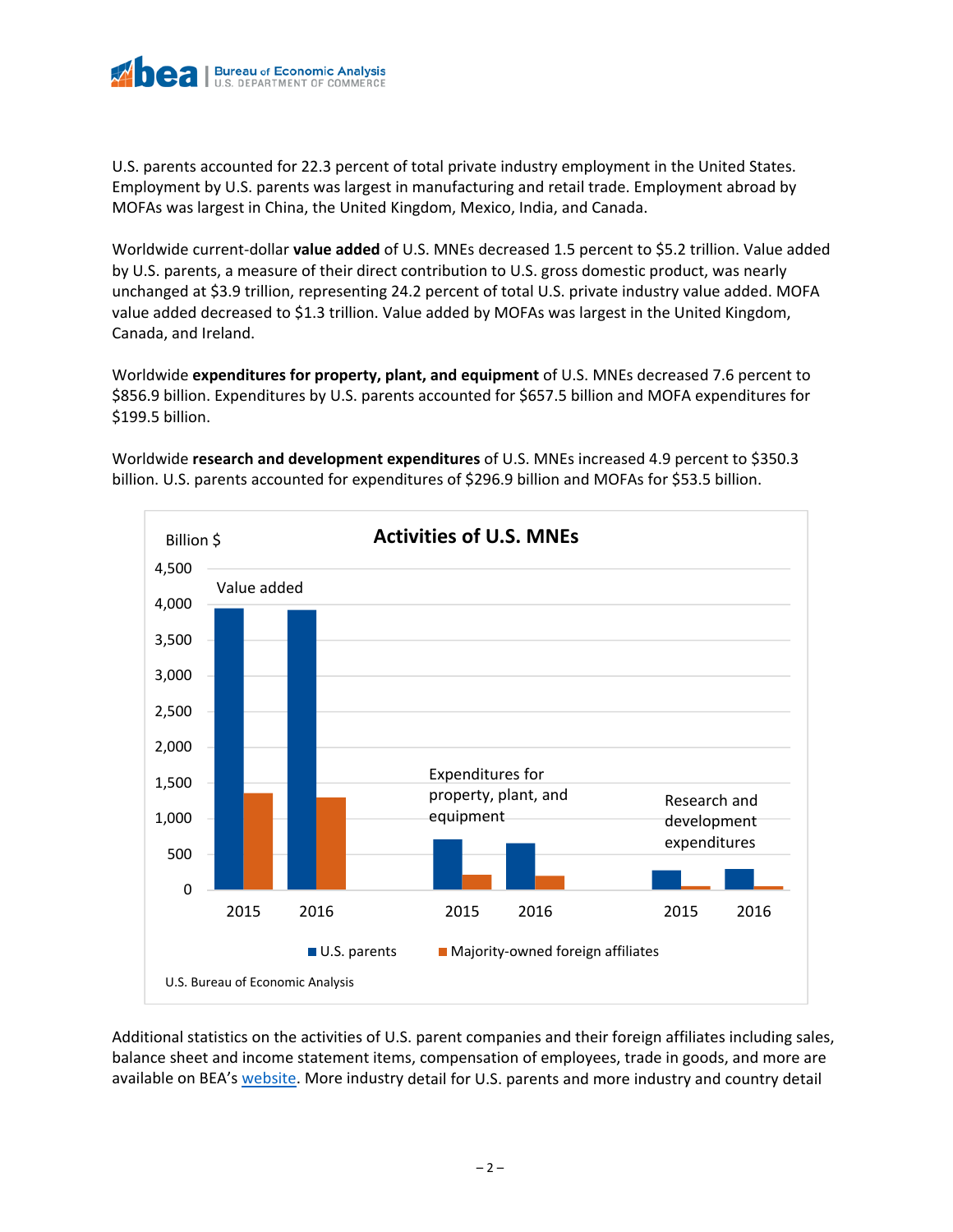

for foreign affiliates are also available on the website and will be published in the September issue of the *Survey of Current Business.*

#### **Updates to the statistics**

Statistics for 2015 are revised to incorporate newly available and revised source data. Preliminary statistics for 2015 were released in November 2017 and highlighted in "Activities of U.S. Multinational Enterprises in 2015" in the December 2017 issue of the *Survey of Current Business*.

|                                       |             | U.S. Parents | <b>MOFAS</b> |          |  |  |
|---------------------------------------|-------------|--------------|--------------|----------|--|--|
|                                       | Preliminary | Revised      | Preliminary  | Revised  |  |  |
|                                       | estimate    | estimate     | estimate     | estimate |  |  |
| Number of employees (thousands)       | 28,302.2    | 28,045.6     | 14,124.1     | 14,081.0 |  |  |
| Value added                           | 3,961.3     | 3,949.2      | 1,357.5      | 1,358.8  |  |  |
| Expenditures for property, plant, and | 700.5       | 712.6        | 229.4        | 214.8    |  |  |
| equipment                             |             |              |              |          |  |  |
| Research and development expenditures | 284.3       | 277.8        | 54.8         | 56.1     |  |  |

**Updates to Statistics on 2015 Activities of U.S. Multinational Enterprises** Billions of dollars, except as noted

### Next release: August 2019 Activities of U.S. Multinational Enterprises: 2017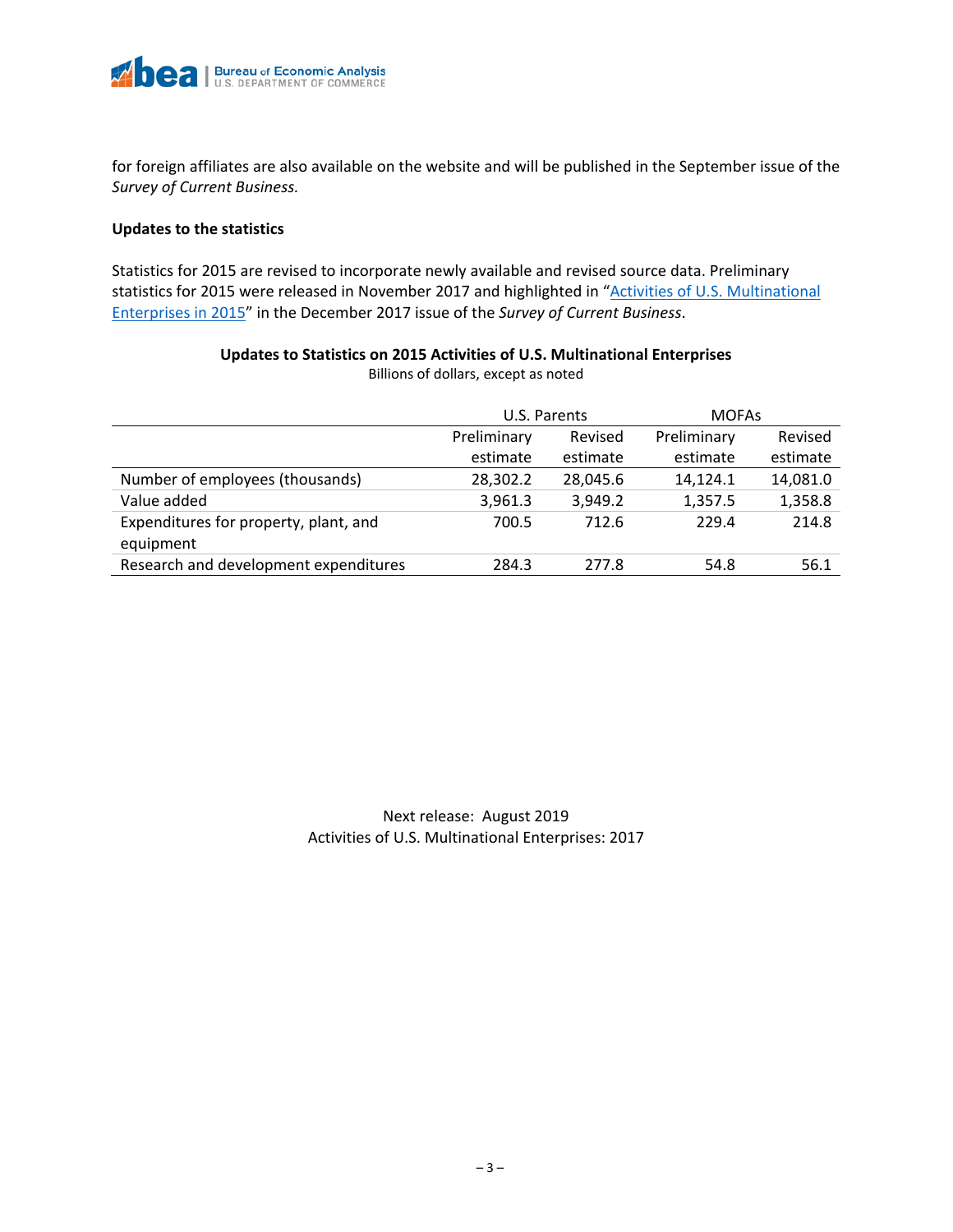## **Additional Information**

#### **Resources**

- Stay informed about BEA developments by reading the BEA blog, signing up for BEA's email subscription service, or following BEA on Twitter @BEA\_News.
- Historical time series for these estimates can be accessed in BEA's Interactive Data Application.
- Access BEA data by registering for BEA's Data Application Programming Interface (API).
- BEA's news release schedule.
- More information on these statistics on the activities of U.S. MNEs will be provided in the September issue of the *Survey of Current Business*.
- More statistics on the activities of U.S. MNEs, including more detail by industry and country, are available on the BEA website.
- More information on the statistics on activities of U.S. MNEs is provided in U.S. International Economic Accounts: Concepts and Methods.
- BEA also publishes a companion series on the activities of U.S. affiliates of foreign MNEs. Data for 2016 will be released November 8, 2018.

#### **Definitions**

A **U.S. multinational enterprise (U.S. MNE)** comprises the U.S. parent and its foreign affiliates.

A **U.S. parent** is a person (in the broad legal sense to include any individual, partnership, corporation, or other form of organization), resident in the United States, that owns 10 percent or more of a foreign business enterprise, referred to as its **foreign affiliate**.

A **majority‐owned foreign affiliate (MOFA)** is a foreign business enterprise in which the combined ownership of all U.S. parents, either directly or indirectly, exceeds 50 percent.

**Employment** covers the total number of full‐time and part-time employees on the payroll at the end of the year.

**Value added** is the value of the final goods and services produced by a firm's labor and property. Value added represents the firm's contribution to the gross domestic product of the firm's country of residence. The estimates of value added in this release were prepared by summing cost and profit data collected in BEA's surveys of U.S.

direct investment abroad and are conceptually consistent with BEA's estimates of U.S. value added by industry.

**Expenditures for property, plant, and equipment** cover total expenditures for land and depreciable structures and equipment; they are gross of any sales, retirements, or transfers of previously owned tangible assets.

**Research and development (R&D) expenditures** include expenditures for R&D performed by the U.S. parent or the affiliate, whether the R&D was for their own use or for use by others and irrespective of the source of funding.

#### **Statistical conventions**

The statistics on the activities of U.S. MNEs are based primarily on data reported in the **Annual Survey of U.S.** Direct Investment Abroad (BE-11) conducted by BEA. The statistics provide information on the operations and finances of U.S. parent companies and their foreign affiliates. The statistics on foreign affiliates cover the entire operations of the affiliate, irrespective of the percentage of U.S. ownership.

To compute the U.S. parent share of U.S. private industry employment, BEA used comparable statistics at the aggregate level for all U.S. private industries from BEA's national income and product accounts (NIPAs) in line 3 (private industries) of Table 6.4D Full‐Time and Part‐Time Employees by Industry.

To compute the U.S. parent share of U.S. private industry value added, BEA used comparable statistics at the aggregate level for all U.S. private industries from BEA's gross domestic product by industry accounts in line 2 (private industries) of the Value Added by Industry table.

#### **Supplemental information**

The U.S. parent share of U.S. MNE worldwide activity can change for a number of reasons. The changes do not uniformly correspond to either additions to, or subtractions from, employment and capital expenditures in the United States. Examples of factors—other than production shifting—that can change parent and affiliate shares of MNE activity include different rates of economic growth in the United States. Specifically, economic growth can occur in markets where investment takes place abroad or where the creation of new market opportunities abroad cannot be served by exports from the United States.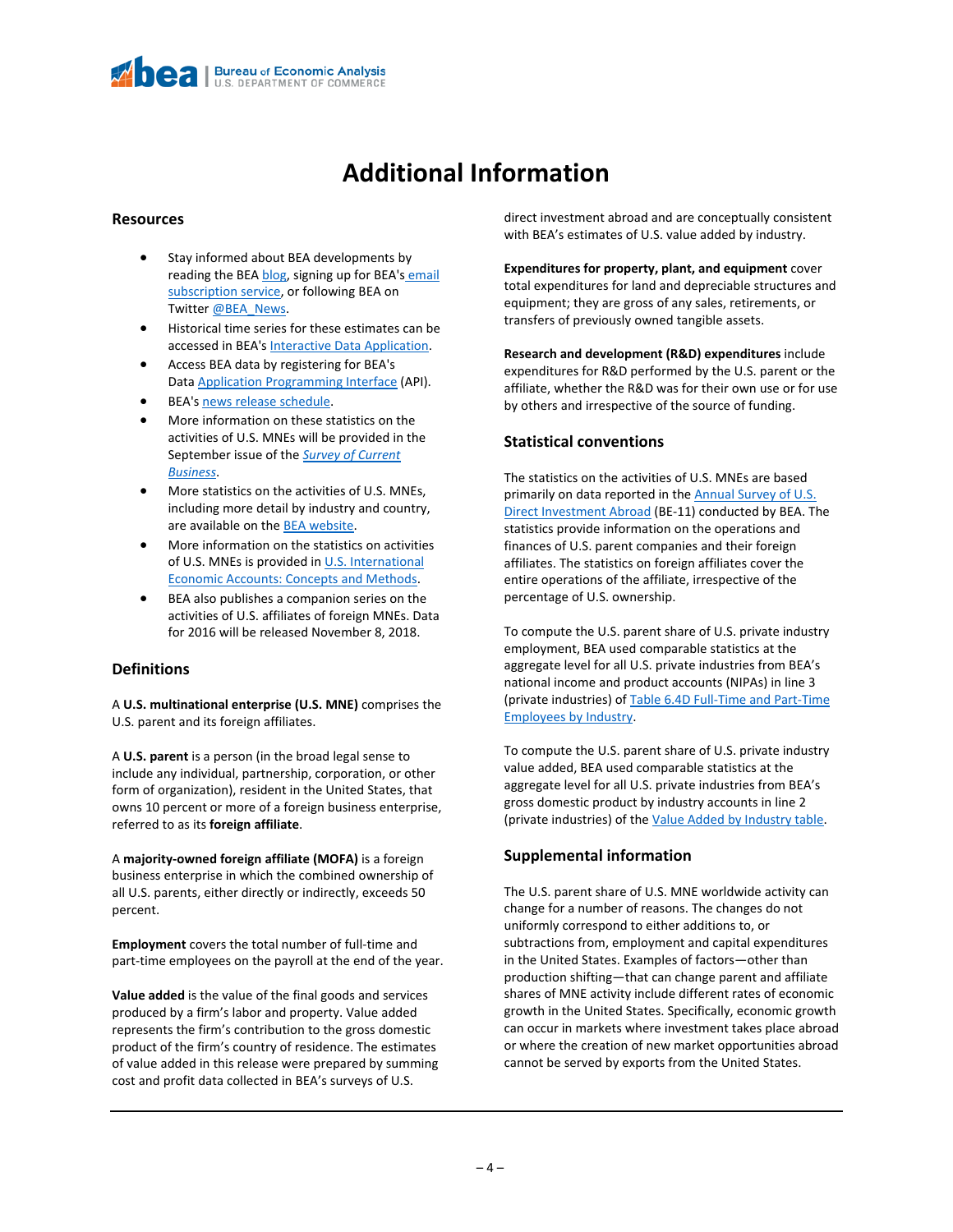

#### **List of News Release Tables**

- Table 1. Selected Data for U.S. Parents by Industry of U.S. Parent, 2016
- Table 2. Selected Data for Majority‐Owned Foreign Affiliates by Industry of Affiliate, 2016
- Table 3. Selected Data for Majority‐Owned Foreign Affiliates by Country, 2016
- Table 4. Employment of Majority‐Owned Foreign Affiliates, Country by Industry of Affiliate, 2016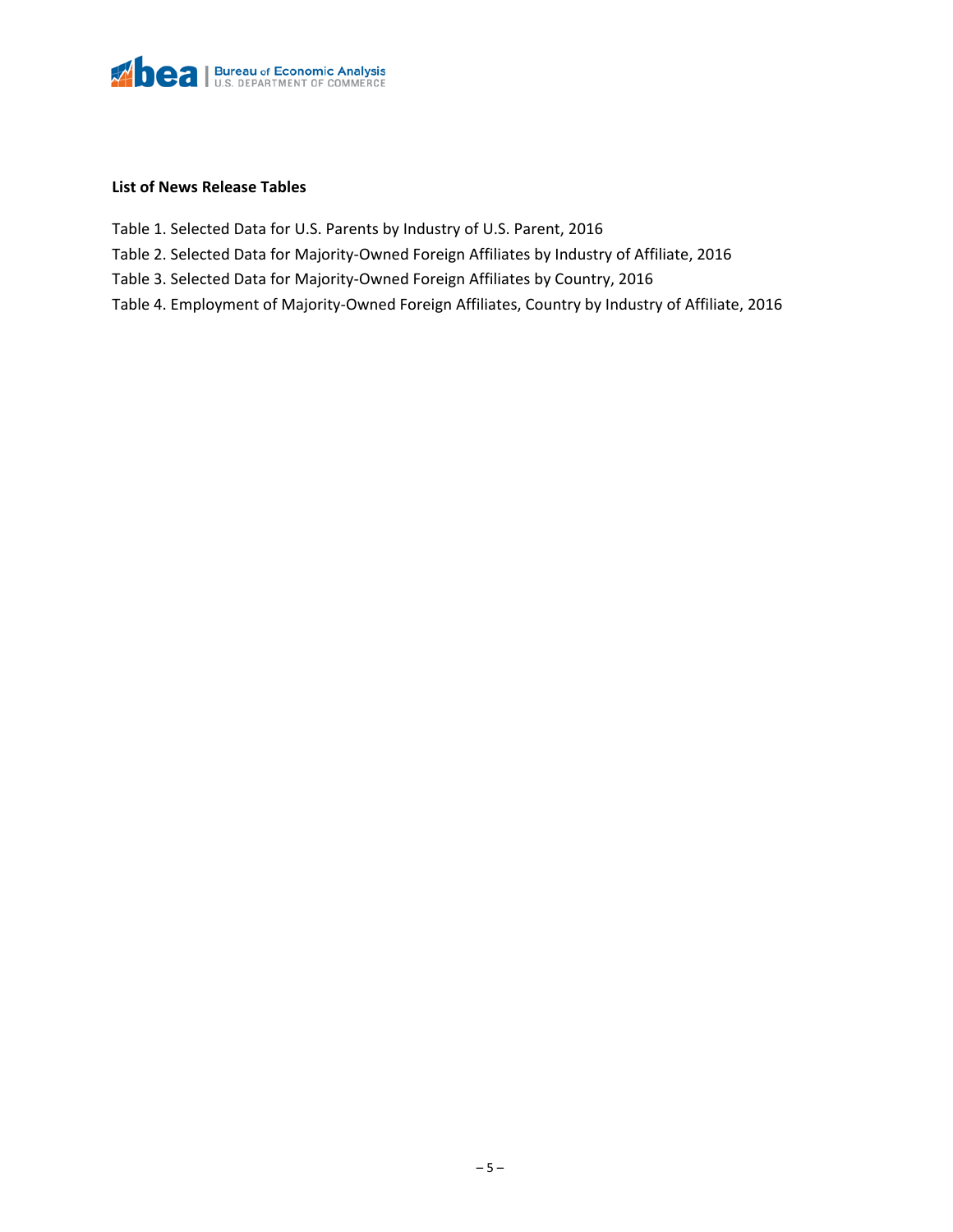| Table 1. Selected Data for U.S. Parents by Industry of U.S. Parent, 2016 |  |  |
|--------------------------------------------------------------------------|--|--|
|                                                                          |  |  |

|                                                                              |                      |                                  |                    |                  | Millions of dollars    |                   |                    |                    |                     |                          |
|------------------------------------------------------------------------------|----------------------|----------------------------------|--------------------|------------------|------------------------|-------------------|--------------------|--------------------|---------------------|--------------------------|
|                                                                              |                      |                                  |                    | Expenditures     |                        |                   |                    | Research and       |                     |                          |
|                                                                              |                      |                                  |                    | for property,    |                        |                   |                    | development        |                     | Number of                |
|                                                                              |                      |                                  | Owners' equity     | plant, and       |                        |                   |                    | performed by       | Compensation        | employees<br>(thousands) |
|                                                                              | Total assets<br>(1)  | <b>Total liablilities</b><br>(2) | (3)                | equipment<br>(4) | Sales<br>(5)           | Net income<br>(6) | Value added<br>(7) | parents<br>(8)     | of employees<br>(9) | (10)                     |
| <b>All industries</b>                                                        | 40,406,935           | 30,066,004                       | 10,340,931         | 657,451          | 12,622,451             | 1,134,856         | 3,925,690          | 296,879            | 2,196,665           | 28,022.9                 |
| Mining                                                                       | 558,545              | 324,393                          | 234,152            | 38,615           | 138,383                | $-30,921$         | 67,958             | 798                | 29,702              | 258.3                    |
| Oil and gas extraction                                                       | 289,259              | 157,580                          | 131,679            | 24,194           | 57,879                 | $-26,595$         | 33,361             | (D)                | 7,931               | 46.4                     |
| Other                                                                        | 269,285              | 166,813                          | 102,473            | 14,421           | 80,504                 | $-4,327$          | 34,598             | (D)                | 21,771              | 211.9                    |
| Manufacturing                                                                | 8,283,976            | 4,950,727                        | 3,333,249          | 212,688          | 4,287,933              | 435,842           | 1,386,550          | 193,778            | 725,278             | 7,275.5                  |
| Food                                                                         | 686,743              | 430,620                          | 256,123            | 14,016           | 470,830                | 31,607            | 108,120            | 2,530              | 54,906              | 847.8                    |
| Beverages and tobacco products                                               | 365,914              | 188,941                          | 176,973            | 4,196            | 119,681                | 34,724            | 68,322             | 479                | 12,182              | 143.9                    |
| Textiles, apparel, and leather products                                      | 42,366               | 20,394                           | 21,972             | 1,594            | 39,456                 | 2,87              | 12,014             | 201                | 7,680               | 178.2                    |
| Wood products<br>Paper                                                       | 7,343                | 3,353                            | 3,990              | 330              | 9,536                  | 467               | 3,914              | 50                 | 1,884               | 30.5                     |
| Printing and related support activities                                      | 150,420<br>28,012    | 104,185<br>25,980                | 46,235<br>2,032    | 4,444            | 90,542                 | 9,088<br>255      | 33,281<br>9,791    | 1,881<br>183       | 19,388              | 182.6<br>113.8           |
| Petroleum and coal products                                                  | 1,113,655            | 541,655                          | 571,999            | 1,360<br>35,834  | 25,687<br>603,833      | 17,680            | 125,434            | 2,768              | 7,334<br>44,291     | 271.8                    |
| Chemicals                                                                    | 1,894,544            | 1,158,288                        | 736,256            | 32,440           | 644,384                | 119,816           | 280,556            | 61,271             | 112,985             | 905.4                    |
| <b>Basic chemicals</b>                                                       | 184,799              | 129,756                          | 55,043             | 6,727            | 97,130                 | 8,791             | 30,504             | 1,160              | 12,380              | 116.2                    |
| Resins and synthetic rubber, fibers, and filaments                           | 143,217              | 109,343                          | 33,874             | 5,657            | 39,450                 | 6,615             | 13,300             | 3,601              | 9,698               | 84.7                     |
| Pharmaceuticals and medicines                                                | 1,312,04             | 800,631                          | 511,410            | 13,296           | 379,525                | 88,819            | 185,118            | 53,151             | 68,796              | 423.9                    |
| Soap, cleaning compounds, and toilet preparations                            | 132,967              | 53,578                           | 79,390             | 2,642            | 67,471                 | 10,597            | 31,701             | 2,372              | 10,869              | 149.3                    |
| Other                                                                        | 121,520              | 64,981                           | 56,540             | 4,118            | 60,807                 | 4,994             | 19,933             | 987                | 11,242              | 131.4                    |
| Plastics and rubber products                                                 | 150,993              | 107,448                          | 43,545             | 4,489            | 93,882                 | 7,756             | 36,507             | 1,465              | 20,490              | 314.0                    |
| Nonmetallic mineral products                                                 | 70,90                | 49,769                           | 21,137             | 1,939            | 29,596                 | 1,648             | 11,338             | 415                | 7,312               | 81.9                     |
| Primary and fabricated metals<br>Primary metals                              | 240,100              | 154,046                          | 86,054             | 7,637            | 181,390                | 4,333             | 51,408             | 1,203              | 35,373              | 452.9                    |
| Fabricated metal products                                                    | 176,621<br>63,479    | 115,757<br>38,290                | 60,865<br>25,189   | 5,481<br>2,156   | 138,129<br>43,261      | 1,122<br>3,211    | 34,271<br>17,137   | 642<br>561         | 23,459<br>11,915    | 284.7<br>168.2           |
| Machinery                                                                    | 454,605              | 279,255                          | 175,349            | 11,017           | 236,831                | 15,739            | 78,512             | 9,483              | 55,183              | 565.2                    |
| Agriculture, construction, and mining machinery                              | 212,791              | 152,926                          | 59,865             | 6,194            | 89,257                 | 3,859             | 20,306             | 3,785              | 17,573              | 155.7                    |
| Industrial machinery                                                         | 96,166               | 34,955                           | 61,211             | 1,796            | 43,395                 | 3,511             | 20,344             | 2,575              | 12,610              | 130.6                    |
| Other                                                                        | 145,648              | 91,375                           | 54,273             | 3,027            | 104,179                | 8,368             | 37,862             | 3,123              | 25,001              | 278.8                    |
| Computers and electronic products                                            | 1,092,866            | 530,630                          | 562,236            | 24,942           | 539,655                | 99,861            | 219,591            | 58,243             | 116,114             | 899.9                    |
| Computers and peripheral equipment                                           | 328,800              | 162,769                          | 166,031            | 7,419            | 170,061                | (D)               | 79,649             | 16,017             | 28,271              | 182.6                    |
| Communications equipment                                                     | 180,600              | 90,502                           | 90,098             | 1,836            | 69,387                 | (D)               | 26,414             | 9,394              | 15,816              | 120.2                    |
| Audio and video equipment                                                    | (D)                  | (D)                              | 5,441              | 306              | 10,570                 | 541               | 3,326              | 828                | 2,283               |                          |
| Semiconductors and other electronic components                               | 307,376              | 123,948                          | 183,428            | 11,644           | 159,965                | 20,680            | 53,090             | 20,857             | 30,407              | 229.0                    |
| Navigational, measuring, and other instruments<br>Magnetic and optical media | 260,430<br>(D)       | 143,37'<br>(D)                   | 117,059<br>179     | 3,730            | 129,341                | 18,084<br>24      | 56,952             | 11,147<br>$\Omega$ | 39,209<br>127       | 337.8<br>G               |
| Electrical equipment, appliances, and components                             | 208,807              | 121,407                          | 87,400             | 4,491            | 331<br>107,581         | 8,347             | 160<br>37,249      | 4,057              | 24,698              | 269.5                    |
| Transportation equipment                                                     | 1,347,379            | 1,008,660                        | 338,719            | 57,323           | 899,193                | 60,756            | 232,182            | 39,914             | 151,397             | 1,424.1                  |
| Motor vehicles, bodies and trailers, and parts                               | 668,658              | 501,335                          | 167,324            | 46,234           | 529,155                | 25,091            | 102,717            | 16,629             | 53,903              | 636.4                    |
| Other                                                                        | 678,721              | 507,326                          | 171,395            | 11,089           | 370,038                | 35,665            | 129,465            | 23,285             | 97,494              | 787.7                    |
| Furniture and related products                                               | 21,764               | 15,542                           | 6,222              | 663              | 22,821                 | 1,301             | 8,264              | 598                | 5,794               | 83.7                     |
| Miscellaneous manufacturing                                                  | 407,556              | 210,551                          | 197,005            | 5,972            | 173,035                | 19,586            | 70,067             | 9,037              | 48,268              | 510.5                    |
| Wholesale trade                                                              | 1,585,331            | 975,508                          | 609,823            | 45,600           | 1,772,586              | 67,074            | 235,584            | 7,306              | 123,462             | 1,684.0                  |
| Professional and commercial equipment and supplies                           | 75,767               | 50,989                           | 24,777             | 1,489            | 108,579                | 1,628             | 16,307             | 1,928              | 12,930              | 144.9                    |
| Petroleum and petroleum products                                             | 124,063              | 81,259                           | 42,804             | 7,691            | 136,310                | 4,108             | 13,191             | (D)                | 3,285               | 34.9                     |
| Drugs and druggists' sundries<br>Other                                       | 164,467              | 119,318                          | 45,149             | 1,990            | 458,996                | 10,798            | 25,494             | 1,986<br>(D)       | 12,439              | 125.1<br>1,379.1         |
| Retail trade                                                                 | 1,221,034<br>976,760 | 723,942<br>631,851               | 497,093<br>344,909 | 34,430<br>43,717 | 1,068,701<br>1,610,663 | 50,540<br>64,365  | 180,593<br>387,077 | (D)                | 94,808<br>194,632   | 5,928.2                  |
| General merchandise stores                                                   | 279,732              | 164,203                          | 115,528            | 12,886           | 586,419                | 20,351            | 147,130            | $\mathbf{0}$       | 78,116              | 2,471.5                  |
| Clothing and clothing accessories stores                                     | 88,600               | 55,457                           | 33,143             | 4,435            | 125,147                | 7,915             | 42,872             | (D)                | 23,766              | 902.1                    |
| Other                                                                        | 608,429              | 412,191                          | 196,238            | 26,396           | 899,097                | 36,100            | 197,075            | (D)                | 92,749              | 2,554.6                  |
| Information                                                                  | 2,685,148            | 1,641,925                        | 1,043,223          | 93,074           | 1,098,187              | 130,738           | 469,314            | 47,472             | 215,689             | 2,183.7                  |
| Publishing industries                                                        | 447,213              | 226,585                          | 220,628            | 8,836            | 182,925                | 29,768            | 90,719             | 20,012             | 54,711              | 464.3                    |
| Motion picture and sound recording industries                                | 76,431               | 33,940                           | 42,491             | 1,382            | 28,013                 | 375               | 7,079              | (D)                | 4,412               | 107.2                    |
| Broadcasting (except Internet) and telecommunications                        | 1,589,525            | 1,124,321                        | 465,204            | 66,124           | 599,906                | 62,788            | 268,715            | 2,926              | 97,229              | 1,072.5                  |
| Broadcasting (except Internet)                                               | 621,637              | 411,352                          | 210,286            | 18,066           | 232,974                | 35,430            | 107,119            | (D)                | 39,752              | 507.3                    |
| Telecommunications<br>Data processing, hosting, and related services         | 967,888<br>140,251   | 712,970<br>95,279                | 254,918<br>44,972  | 48,058<br>2,847  | 366,932<br>146,339     | 27,358<br>5,215   | 161,596<br>35,090  | (D)<br>2,714       | 57,477<br>22,157    | 565.1<br>238.9           |
| Other information services                                                   | 431,728              | 161,800                          | 269,928            | 13,885           | 141,004                | 32,592            | 67,710             | (D)                | 37,179              | 300.8                    |
| inance and insurance                                                         | 22,693,566           | 19,238,360                       | 3,455,206          | 64,270           | 2,067,697              | 291,532           | 513,290            | 748                | 364,387             | 2,853.4                  |
| Depository credit intermediation (banking)                                   | 8,765,929            | 7,617,530                        | 1,148,399          | 8,463            | 422,727                | 97,840            | 205,907            | (D)                | 119,449             | 1,012.0                  |
| Finance, except depository institutions                                      | 6,771,257            | 5,485,395                        | 1,285,862          | 41,841           | 494,543                | 132,333           | 175,375            | 331                | 119,525             | 697.5                    |
| Insurance carriers and related activities                                    | 7,156,380            | 6,135,435                        | 1,020,945          | 13,966           | 1,150,428              | 61,359            | 132,008            | (D)                | 125,413             | 1,143.9                  |
| Professional, scientific, and technical services                             | 799,313              | 434,996                          | 364,317            | 12,173           | 439,745                | 72,423            | 248,567            | 25,650             | 176,442             | 1,642.4                  |
| Architectural, engineering, and related services                             | 65,261               | 32,230                           | 33,031             | 1,096            | 56,366                 | 1,282             | 22,702             | (D)                | 21,207              | 216.0                    |
| Computer systems design and related services                                 | 393,748              | 198,755                          | 194,993            | 6,248            | 148,405                | 28,851            | 78,429             | 15,593             | 56,928              | 489.5                    |
| Management, scientific, and technical consulting                             | 71,145               | 41,823                           | 29,322             | 619              | 41,208                 | 3,812             | 25,213             | (D)                | 20,660              | 203.6                    |
| Advertising and related services<br>Other                                    | 77,157               | 45,676                           | 31,481             | 1,045            | 32,051                 | 2,399             | 17,910             | 175                | 13,171              | 119.2                    |
| Other industries                                                             | 192,003<br>2,824,297 | 116,512<br>1,868,244             | 75,491<br>956,053  | 3,165<br>147,314 | 161,715<br>1,207,258   | 36,079<br>103,804 | 104,314<br>617,350 | 8,039<br>(D)       | 64,476<br>367,073   | 614.2<br>6,197.3         |
| Agriculture, forestry, fishing, and hunting                                  | 35,875               | 23,333                           | 12,542             | 1,208            | 13,249                 | 1,737             | 5,635              | (D)                | 2,140               | 37.6                     |
| Construction                                                                 | 124,162              | 76,199                           | 47,963             | 3,454            | 125,496                | 3,504             | 41,435             | 78                 | 33,696              | 333.7                    |
| <b>Utilities</b>                                                             | 728,332              | 514,213                          | 214,119            | 45,781           | 172,910                | 11,745            | 70,472             | 9                  | 20,207              | 179.3                    |
| Transportation and warehousing                                               | 569,861              | 401,632                          | 168,229            | 35,990           | 331,570                | 25,581            | 180,492            | (D)                | 107,951             | 1,363.8                  |
| Real estate and rental and leasing                                           | 476,269              | 293,663                          | 182,606            | 37,330           | 124,146                | 19,329            | 70,122             | (D)                | 32,241              | 353.8                    |
| Management of nonbank companies and enterprises                              | 215,695              | 59,298                           | 156,397            | 589              | 641                    | 6,961             | 5,993              | $\Omega$           | 874                 | 7.8                      |
| Administration, support, and waste management                                | 194,622              | 128,073                          | 66,549             | 5,705            | 135,253                | 8,300             | 67,837             | 495                | 53,911              | 1,141.2                  |
| Health care and social assistance                                            | 167,115              | 127,979                          | 39,136             | 6,667            | 129,883                | 9,177             | 82,125             | (D)                | 60,232              | 874.2                    |
| Accommodation and food services<br>Miscellaneous services                    | 199,991              | 161,142                          | 38,849             | 6,030            | 114,843                | 13,457            | 66,340<br>26,899   | 131<br>341         | 38,768              | 1,437.0                  |
|                                                                              | 112,376              | 82,712                           | 29,665             | 4,561            | 59,267                 | 4,012             |                    |                    | 17,053              | 468.8                    |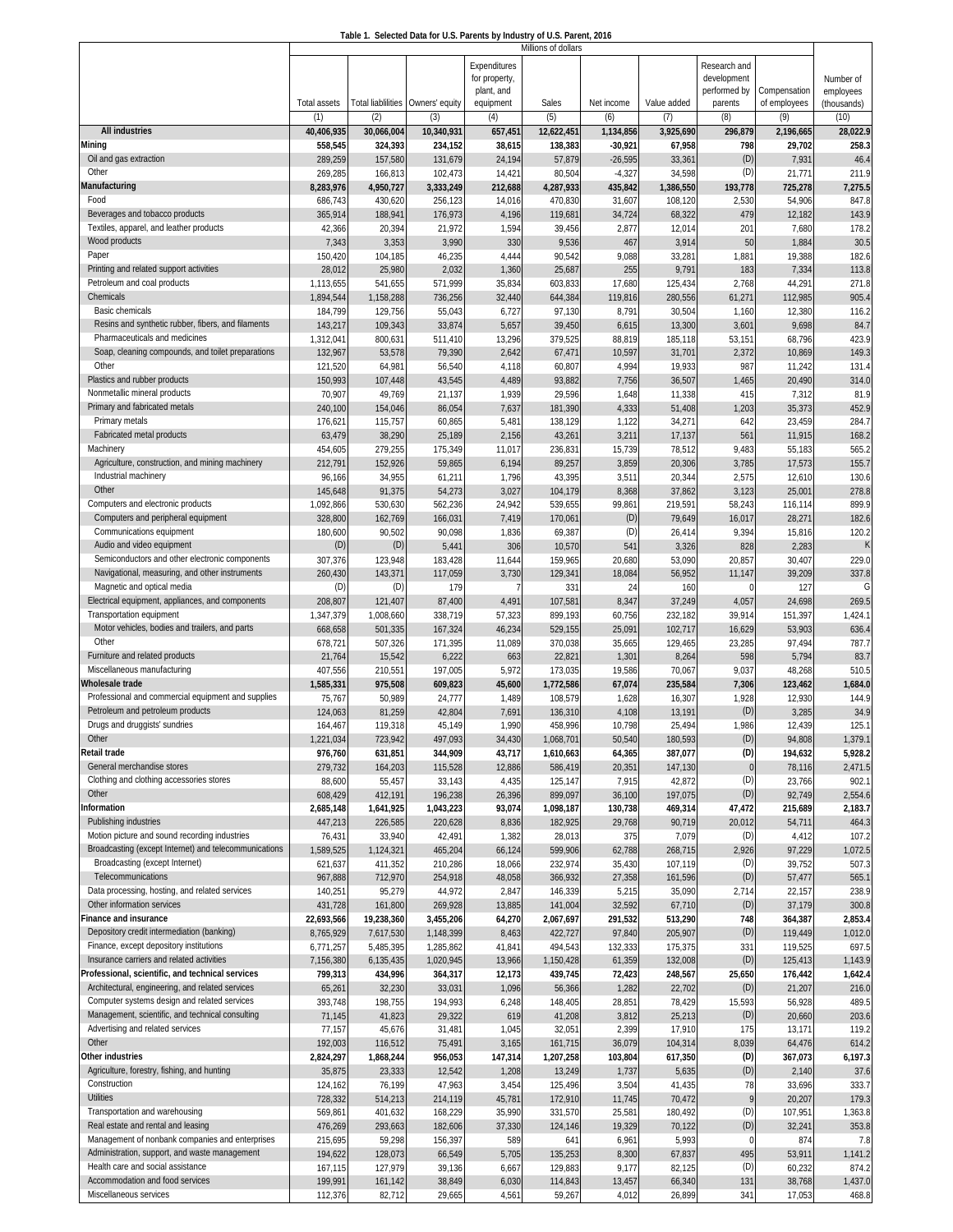| Table 2. Selected Data for Majority-Owned Foreign Affiliates by Industry of Affiliate, 2016 |  |
|---------------------------------------------------------------------------------------------|--|
| Millions of dollars                                                                         |  |

|                                                                                    |                           |                        |                  |                 | Millions of dollars |                   |                  |                |                  |                  |
|------------------------------------------------------------------------------------|---------------------------|------------------------|------------------|-----------------|---------------------|-------------------|------------------|----------------|------------------|------------------|
|                                                                                    | Number of affiliates with |                        |                  | Expenditures    |                     |                   |                  |                |                  |                  |
|                                                                                    | assets, sales, or net     |                        | Net property     | for property,   |                     |                   |                  | Research and   |                  | Number of        |
|                                                                                    | income (+/-) greater than |                        | plant, and       | plant, and      |                     |                   |                  | development    | Compensation     | employees        |
|                                                                                    | \$25 million              | <b>Total assets</b>    | equipment        | equipment       | Sales               | Net income        | Value added      | performed      | of employees     | (thousands)      |
| All industries                                                                     | (1)<br>34,881             | (2)<br>25,226,581      | (3)<br>1,367,094 | (4)<br>199,478  | (5)<br>5,781,264    | (6)<br>1,015,559  | (7)<br>1,300,419 | (8)<br>53,451  | (9)<br>599,410   | (10)<br>14,256.1 |
| Mining                                                                             | 1,121                     | 1,038,676              | 424,302          | 46,267          | 171,432             | 1,006             | 80,696           | 283            | 18,728           | 231.7            |
| Oil and gas extraction                                                             | 528                       | 701,387                | 323,260          | 36,010          | 97,929              | $-3,468$          | 54,065           | 78             | 6,765            | 52.9             |
| Other                                                                              | 593                       | 337,288                | 101,041          | 10,257          | 73,503              | 4,474             | 26,631           | 204            | 11,964           | 178.2            |
| Manufacturing                                                                      | 10,639                    | 2,866,933              | 428,266          | 63,510          | 2,462,441           | 197,257           | 557,619          | 31,277         | 219,148          | 5,411.4          |
| Food                                                                               | 651                       | 199,122                | 34,397           | 5,654           | 190,080             | 6,327             | 32,119           | 526            | 15,183           | 456.2            |
| Beverages and tobacco products                                                     | 231                       | 112,357                | 19,255           | 3,797           | 80,367              | 12,460            | 53,191           | 75             | 7,125            | 241.9            |
| Textiles, apparel, and leather products                                            | 153                       | 18,097                 | 2,665            | 361             | 16,953              | 1,035             | 3,832            | 100            | 2,199            | 155.6            |
| Wood products                                                                      | 31                        | 8,265                  | 2,279            | 181             | 5,725               | 612               | 1,878            | 11             | 1,039            | 20.6             |
| Paper                                                                              | 229                       | 44,372                 | 13,685           | 1,516           | 39,20'              | 2,102             | 8,747            | 112            | 4,167            | 108.0            |
| Printing and related support activities                                            | 85                        | 12,218                 | 1,800            | 176             | 12,539              | $-108$            | 2,039            | 70             | 1,490            | 56.5             |
| Petroleum and coal products                                                        | 47                        | 107,229                | 24,638           | 1,900           | 124,655             | 8,128             | 38,054           | 40             | 2,226            | 15.0             |
| Chemicals                                                                          | 2,603                     | 756,378                | 101,485          | 13,467          | 524,144             | 65,901            | 127,344          | 9,147          | 44,189           | 677.1            |
| <b>Basic chemicals</b>                                                             | 470                       | 109,032                | 28,495           | 2,575           | 78,500              | 5,192             | 15,433           | 231            | 6,010            | 84.4             |
| Resins and synthetic rubber, fibers, and filaments                                 | 271                       | 80,644                 | 10,775           | 1,059           | 47,338              | 6,263             | 9,045            | 242            | 3,860            | 55.1             |
| Pharmaceuticals and medicines<br>Soap, cleaning compounds, and toilet preparations | 721<br>556                | 372,276<br>86,534      | 31,026<br>13,335 | 5,732<br>1,843  | 241,228<br>81,369   | 40,534<br>7,113   | 67,138<br>17,169 | 7,317<br>489   | 20,108           | 274.2<br>126.1   |
| Other                                                                              | 585                       | 107,892                | 17,853           | 2,258           | 75,710              | 6,800             | 18,560           | 868            | 5,588<br>8,623   | 137.4            |
| Plastics and rubber products                                                       | 467                       | 66,153                 | 14,243           | 2,148           | 54,158              | 4,744             | 15,333           | 439            | 7,914            | 201.7            |
| Nonmetallic mineral products                                                       | 197                       | 45,929                 | 16,396           | 1,497           | 29,470              | 1,69              | 9,142            | 124            | 4,362            | 96.7             |
| Primary and fabricated metals                                                      | 688                       | 125,14                 | 28,196           | 2,376           | 81,57'              | 4,063             | 20,087           | 286            | 10,806           | 255.6            |
| Primary metals                                                                     | 276                       | 63,660                 | 19,066           | 1,165           | 43,520              | 2,017             | 9,907            | 112            | 4,875            | 106.9            |
| Fabricated metal products                                                          | 412                       | 61,485                 | 9,130            | 1,211           | $38,05^{\circ}$     | 2,046             | 10,180           | 174            | 5,931            | 148.6            |
| Machinery                                                                          | 1,152                     | 310,813                | 25,520           | 3,548           | 170,319             | 26,668            | 58,649           | 2,940          | 26,853           | 523.5            |
| Agriculture, construction, and mining machinery                                    | 185                       | 59,84                  | 8,413            | 1,178           | 44,656              | 1,680             | 12,231           | 808            | 7,007            | 115.6            |
| Industrial machinery                                                               | 181                       | 36,053                 | 2,928            | 479             | 22,993              | 1,972             | 5,292            | 813            | 3,355            | 52.8             |
| Other                                                                              | 786                       | 214,919                | 14,180           | 1,891           | 102,670             | 23,016            | 41,126           | 1,319          | 16,49            | 355.1            |
| Computers and electronic products                                                  | 1,560                     | 461,526                | 59,347           | 13,195          | 528,354             | 30,204            | 85,519           | 7,633          | 31,059           | 859.7            |
| Computers and peripheral equipment                                                 | 252                       | 169,85                 | 14,102           | 1,504           | 285,333             | 21,654            | 37,481           | 1,148          | 9,734            | 246.0            |
| Communications equipment                                                           | 205                       | 33,335                 | 2,799            | 493             | 25,123              | $-6,522$          | 3,583            | 1,094          | 3,075            | 99.6             |
| Audio and video equipment<br>Semiconductors and other electronic components        | 51                        | 10,133                 | 780              | 168             | 7,07                | 541               | 1,674            | 273            | 917              | 29.1             |
| Navigational, measuring, and other instruments                                     | 549                       | 162,468                | 36,810           | 10,340          | 150,526<br>55,288   | 10,809            | 29,274           | 3,558<br>1,558 | 10,410           | 364.7            |
| Magnetic and optical media                                                         | 487<br>16                 | 81,872<br>3,86         | 4,673<br>182     | 637<br>53       | 5,013               | 3,625<br>96       | 13,109<br>397    |                | 6,695<br>230     | 114.2<br>6.2     |
| Electrical equipment, appliances, and components                                   | 450                       | 129,32                 | 8,47             | 1,515           | 57,113              | 17,242            | 13,017           | 622            | 7,334            | 240.1            |
| <b>Transportation equipment</b>                                                    | 1,009                     | 253,83                 | 55,402           | 8,738           | 413,671             | 6,014             | 53,683           | 6,880          | 35,572           | 1,106.4          |
| Motor vehicles, bodies and trailers, and parts                                     | 833                       | 214,412                | 50,07            | 8,086           | 379,381             | 4,949             | 46,561           | 6,187          | 30,898           | 1,011.2          |
| Other                                                                              | 176                       | 39,427                 | 5,331            | 652             | 34,29               | 1,064             | 7,122            | 692            | 4,674            | 95.3             |
| Furniture and related products                                                     | 42                        | 3,324                  | 626              | 69              | 4,023               | 152               | 1,060            | 11             | 754              | 28.9             |
| Miscellaneous manufacturing                                                        | 1,044                     | 212,84                 | 19,857           | 3,372           | 130,098             | 10,023            | 33,927           | 2,261          | 16,877           | 368.7            |
| Wholesale trade                                                                    | 3,930                     | 1,122,724              | 45,290           | 9,192           | 1,309,393           | 55,998            | 157,574          | 3,999          | 58,057           | 944.4            |
| Professional and commercial equipment and supplies                                 | 614                       | 164,13                 | 5,479            | 2,116           | 184,938             | 8,980             | 30,601           | 1,243          | 17,124           | 234.9            |
| Petroleum and petroleum products                                                   | 166                       | 67,002                 | 8,372            | 888             | 170,457             | 4,433             | 11,035           | (D)            | 1,345            | 12.4             |
| Drugs and druggists' sundries<br>Other                                             | 571                       | 296,938                | 6,091            | 1,032           | 243,607             | 10,693            | 24,891           | 1,998          | 10,520           | 160.6            |
| Retail trade                                                                       | 2,579<br>713              | 594,649<br>300,600     | 25,347<br>58,288 | 5,156<br>7,408  | 710,390<br>339,483  | 31,893<br>13,996  | 91,047<br>78,992 | (D)<br>45      | 29,068<br>33,271 | 536.5<br>1,576.0 |
| General merchandise stores                                                         | 67                        | 111,61'                | (D)              | 3,771           | 154,744             | 4,298             | 32,629           | $(\dot{\ })$   | 15,636           | 929.2            |
| Clothing and clothing accessories stores                                           | 166                       | 22,627                 | 3,428            | 649             | 28,039              | 1,001             | 5,870            |                | 3,717            | 160.2            |
| Other                                                                              | 480                       | 166,362                | (D)              | 2,988           | 156,70              | 8,696             | 40,493           | 43             | 13,917           | 486.6            |
| nformation                                                                         | 1,662                     | 551,985                | 56,901           | 15,936          | 298,968             | 29,604            | 85,021           | 5,158          | 37,291           | 642.9            |
| Publishing industries                                                              | 557                       | 246,288                | 8,521            | 1,987           | 111,704             | 20,358            | 36,295           | 3,487          | 14,377           | 184.7            |
| Motion picture and sound recording industries                                      | 172                       | 23,537                 | 1,548            | 311             | 13,008              | 1,117             | 3,073            |                | 1,051            | 20.3             |
| Broadcasting (except Internet) and telecommunications                              | 326                       | 169,91                 | 35,714           | 10,016          | 64,463              | 2,394             | 21,145           | 28             | 8,204            | 130.6            |
| Broadcasting (except Internet)                                                     | 81                        | 47,35                  | 8,635            | 1,119           | 19,003              | 1,107             | 5,891            |                | 1,699            | 24.3             |
| Telecommunications                                                                 | 245                       | 122,560                | 27,079           | 8,896           | 45,460              | 1,288             | 15,254           | 26             | 6,505            | 106.3            |
| Data processing, hosting, and related services                                     | 200                       | 33,802                 | 4,166            | 1,554           | 17,695              | 1,336             | 7,841            | (D)            | 4,902            | 173.7            |
| Other information services<br>inance and insurance                                 | 407                       | 78,448                 | 6,951            | 2,067           | 92,099              | 4,399             | 16,667           | (D)<br>(D)     | 8,758            | 133.6<br>703.8   |
| Depository credit intermediation (banking)                                         | 5,398<br>431              | 8,966,193<br>2,386,696 | 35,949<br>5,987  | 7,215<br>1,127  | 492,887<br>61,372   | 131,206<br>13,630 | 87,966<br>27,825 | (D)            | 64,467<br>15,888 | 190.6            |
| Finance, except depository institutions                                            | 4,143                     | 5,411,657              | 23,050           | 4,628           | 260,27              | 99,472            | 37,645           | 29             | 33,752           | 302.6            |
| Insurance carriers and related activities                                          | 824                       | 1,167,840              | 6,912            | 1,461           | 171,243             | 18,104            | 22,496           |                | 14,827           | 210.6            |
| Professional, scientific, and technical services                                   | 1,904                     | 525,917                | 26,843           | 6,478           | 284,558             | 41,011            | 123,643          | 12,157         | 80,402           | 1,427.7          |
| Architectural, engineering, and related services                                   | 237                       | 33,09                  | 1,869            | 567             | 30,664              | 1,556             | 10,802           | (D)            | 8,637            | 119.3            |
| Computer systems design and related services                                       | 568                       | 241,393                | 15,001           | 3,959           | 136,634             | 11,502            | 54,829           | 4,262          | 38,029           | 778.8            |
| Management, scientific, and technical consulting                                   | 251                       | 107,853                | 2,750            | 639             | 28,699              | 9,197             | 15,089           | 921            | 12,189           | 127.2            |
| Advertising and related services                                                   | 294                       | 35,878                 | 1,406            | 224             | 16,364              | 1,236             | 8,556            | 16             | 6,817            | 97.6             |
| Other                                                                              | 554                       | 107,702                | 5,817            | 1,087           | 72,197              | 17,519            | 34,367           | (D)            | 14,730           | 304.7            |
| Other industries                                                                   | 9,514                     | 9,853,553              | 291,256          | 43,473          | 422,103             | 545,481           | 128,909          | (D)            | 88,046           | 3,318.7          |
| Agriculture, forestry, fishing, and hunting                                        | 143                       | 19,889                 | 7,923            | 999             | 12,400              | $-113$            | 2,494            | (D)            | 1,381            | 84.1             |
| Construction<br><b>Utilities</b>                                                   | 161                       | 28,859                 | 3,263            | 319             | 21,487              | 495               | 5,481            |                | 4,601            | 54.              |
| Transportation and warehousing                                                     | 222<br>683                | 125,262<br>127,54      | 69,534           | 7,904           | 26,822              | 4,355             | 11,825           |                | 2,380            | 36.0<br>333.1    |
| Real estate and rental and leasing                                                 | 1,049                     | 443,183                | 45,067<br>92,021 | 5,435<br>19,143 | 77,040<br>97,365    | 3,234<br>29,597   | 23,646<br>43,910 |                | 13,749<br>10,689 | 174.6            |
| Management of nonbank companies and enterprises                                    | 5,813                     | 8,700,05               | 518              | 32              | 2,298               | 487,680           | $-48,595$        | 40             | 1,692            | 26.8             |
| Administration, support, and waste management                                      | 742                       | 163,079                | 5,972            | 1,202           | 75,354              | 10,930            | 39,838           | 110            | 28,275           | 1,155.5          |
| Health care and social assistance                                                  | 54                        | 21,358                 | 8,640            | 609             | 7,208               | 220               | 3,638            | (D)            | 2,534            | 60.1             |
| Accommodation and food services                                                    | 321                       | 122,579                | 31,953           | 3,705           | 54,164              | 4,731             | 23,438           |                | 11,825           | 1,148.4          |
| Miscellaneous services                                                             | 326                       | 101,750                | 26,363           | 4,125           | 47,964              | 4,351             | 23,233           | 66             | 10,92            | 246.1            |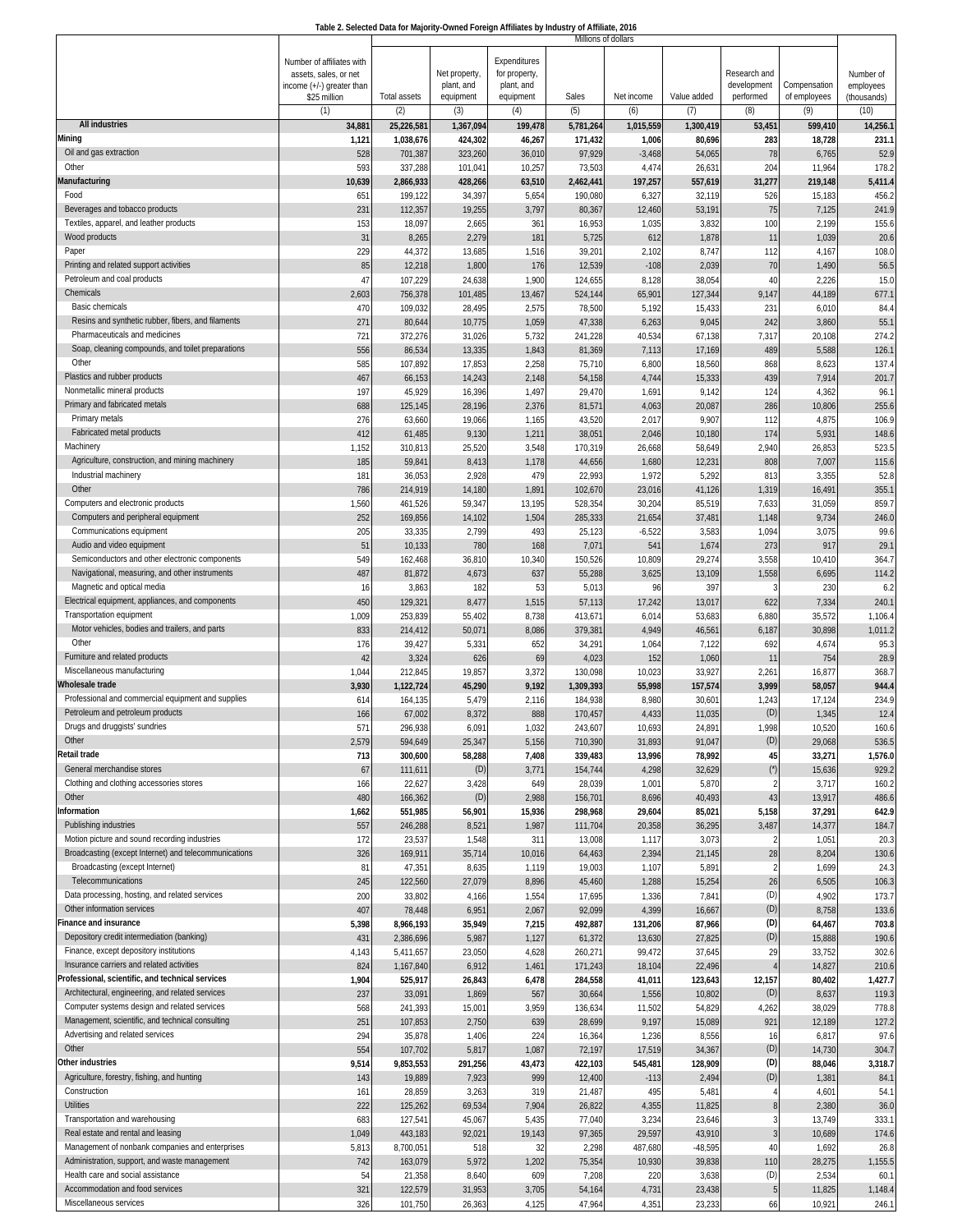| Table 3. Selected Data for Majority-Owned Foreign Affiliates by Country, 2016 |  |
|-------------------------------------------------------------------------------|--|
|                                                                               |  |
|                                                                               |  |

|                           | Number of          |                   |                  |                         | Millions of dollars |                 |                  |                          |                 |                |
|---------------------------|--------------------|-------------------|------------------|-------------------------|---------------------|-----------------|------------------|--------------------------|-----------------|----------------|
|                           | affiliates with    |                   |                  |                         |                     |                 |                  |                          |                 |                |
|                           | assets, sales, or  |                   |                  |                         |                     |                 |                  |                          |                 |                |
|                           | net income $(+/-)$ |                   | Net property     | <b>Expenditures for</b> |                     |                 |                  | Research and             |                 | Number of      |
|                           | greater than \$25  |                   | plant, and       | property, plant,        |                     |                 |                  | development              | Compensation of | employees      |
|                           | million            | Total assets      | equipment        | and equipment           | Sales               | Net income      | Value added      | performed                | employees       | (thousands)    |
|                           | (1)                | (2)               | (3)              | (4)                     | (5)                 | (6)             | (7)              | (8)                      | (9)             | (10)           |
| All countries             | 34,881             | 25,226,581        | 1,367,094        | 199,478                 | 5,781,264           | 1,015,559       | 1,300,419        | 53,451                   | 599,410         | 14,256.1       |
| Canada                    | 2,401              | 1,356,686         | 200,259          | 23,805                  | 540,143             | 27,271          | 118,863          | 3,577                    | 61,664          | 1,204.2        |
| Europe                    | 17,583             | 15,551,955        | 495,684          | 82,883                  | 2,795,689           | 664,970         | 665,004          | 31,267                   | 302,152         | 4,715.6        |
| Austria                   | 233<br>580         | 40,524            | 4,272<br>15,997  | 1,650<br>2,800          | 22,128              | 2,111<br>13,371 | 5,707            | 548<br>1,735             | 3,586           | 48.0<br>125.7  |
| Belgium                   | 185                | 389,180<br>20,191 | 3,527            | 475                     | 136,497<br>14,292   | 788             | 25,313<br>4,550  | 76                       | 10,647<br>2,100 | 83.2           |
| Czech Republic<br>Denmark | 279                | 80,517            | 5,437            | 461                     | 18,312              | 1,370           | 5,495            | 628                      | 3,834           | 40.3           |
| Finland                   | 137                | 28,196            | 2,666            | 236                     | 13,543              | $-6,840$        | 1,291            | 524                      | 1,388           | 20.4           |
| France                    | 1,342              | 375,712           | 29,458           | 5,342                   | 189,346             | 7,192           | 49,765           | 2,262                    | 32,64           | 481.4          |
| Germany                   | 1,842              | 810,765           | 47,658           | 7,802                   | 341,312             | 17,999          | 80,697           | 8,972                    | 50,780          | 701.3          |
| Greece                    | 87                 | 9,431             | 856              | 113                     | 5,177               | 99              | 2,235            | 29                       | 842             | 15.7           |
| Hungary                   | 169                | 62,244            | 3,678            | 499                     | 16,912              | 4,223           | 3,756            | 105                      | 1,648           | 67.4           |
| Ireland                   | 883                | 1,437,876         | 69,064           | 10,223                  | 362,426             | 146,359         | 90,971           | 2,879                    | 9,124           | 121.0          |
| Italy                     | 743                | 167,947           | 16,576           | 3,839                   | 108,849             | 5,302           | 28,485           | 796                      | 14,45           | 223.6          |
| Luxembourg                | 1,308              | 2,299,979         | 12,869           | 1,508                   | 66,599              | 98,378          | 3,293            | 132                      | 1,577           | 22.5           |
| Netherlands               | 2,293              | 2,943,343         | 29,163           | 9,027                   | 266,128             | 185,609         | 56,987           | 1,234                    | 17,808          | 250.8          |
| Norway                    | 221                | 127,042           | 20,017           | 1,803                   | 28,565              | 14,672          | 12,585           | 312                      | 4,255           | 42.0           |
| Poland                    | 311                | 61,217            | 10,950           | 1,618                   | 40,638              | 2,648           | 11,382           | 277                      | 4,580           | 192.4          |
| Portugal                  | 137                | 21,617            | 1,712            | 151                     | 9,665               | 454             | 3,357            | 52                       | 1,261           | 30.6           |
| Russia                    | 277                | 66,204            | 12,093           | 1,382                   | 40,619              | $-115$          | 10,289           | 170                      | 4,169           | 162.1          |
| Spain                     | 633                | 161,206           | 14,789           | 3,312                   | 83,030              | 5,826           | 16,202           | 361                      | 10,569          | 175.7          |
| Sweden                    | 384                | 125,059           | 4,332            | 589                     | 34,616              | 4,800           | 9,769            | 709                      | 5,843           | 71.7           |
| Switzerland               | 783                | 923,288           | 13,987           | 3,863                   | 313,958             | 65,013          | 55,648           | 3,026                    | 13,325          | 102.7          |
| Turkey                    | 160                | 21,051            | 2,017            | (D)                     | 27,268              | 885             | 9,495            | 89                       | 1,964           | 51.0           |
| <b>United Kingdom</b>     | 3,999              | 5,095,635         | 127,875          | 19,096                  | 606,521             | 99,001          | 166,067          | 5,953                    | 100,878         | 1,473.4        |
| Other                     | 597                | 283,731           | 46,692           | (D)                     | 49,290              | $-4,174$        | 11,666           | 399                      | 4,883           | 212.8          |
| Latin America and Other   |                    |                   |                  |                         |                     |                 |                  |                          |                 |                |
| <b>Western Hemisphere</b> | 5,929              | 3,922,049         | 226,422          | 30,770                  | 722,095             | 170,859         | 140,414          | 1,957                    | 64,497          | 2,823.1        |
| South America             | 1,952              | 641,978           | 121,363          | 16,869                  | 296,515             | 1,405           | 71,710           | 1,127                    | 36,568          | 1,115.3        |
| Argentina                 | 263                | 67,612            | 20,258           | 2,428                   | 43,047              | 1,524           | 15,821           | 130                      | 5,483           | 130.6          |
| Brazil<br>Chile           | 882<br>215         | 284,850           | 47,619           | 8,047                   | 162,704             | $-3,132$        | 34,785           | 794<br>35                | 21,515          | 632.0          |
| Colombia                  | 196                | 179,622<br>31,580 | 24,854<br>6,371  | 3,135<br>764            | 32,840<br>19,832    | 2,590<br>278    | 7,799<br>5,177   | 64                       | 3,449<br>2,466  | 146.0<br>90.1  |
| Ecuador                   | 63                 | 5,016             | 743              | 73                      | 5,004               | 119             | 898              | $\mathbf{1}$             | 475             | 17.7           |
| Peru                      | 83                 | 31,818            | 14,873           | 1,331                   | 12,629              | $-370$          | 3,069            | 79                       | 1,512           | 47.5           |
| Venezuela                 | 133                | 24,151            | 2,829            | 355                     | 12,590              | $-209$          | 2,609            | 21                       | 1,174           | 36.9           |
| Other                     | 117                | 17,329            | 3,816            | 736                     | 7,868               | 605             | 1,551            | 2                        | 495             | 14.5           |
| Central America           | 1,470              | 471,074           | 67,566           | 9,264                   | 265,301             | 21,632          | 51,932           | 519                      | 24,070          | 1,621.6        |
| Costa Rica                | 97                 | 39,470            | 2,706            | 1,348                   | 13,447              | 1,069           | 3,139            | 84                       | 1,61            | 90.0           |
| Honduras                  | 31                 | 2,909             | 654              | 89                      | 3,443               | 80              | 640              | 5                        | 443             | 45.5           |
| Mexico                    | 1,138              | 405,968           | 59,935           | 7,367                   | 231,529             | 19,355          | 45,108           | 412                      | 20,738          | 1,384.3        |
| Panama                    | 103                | 11,790            | 2,049            | 169                     | 7,587               | 338             | 865              | 13                       | 477             | 24.9           |
| Other                     | 101                | 10,938            | 2,221            | 291                     | 9,294               | 790             | 2,180            | 6                        | 801             | 76.9           |
| Other Western Hemisphere  | 2,507              | 2.808.997         | 37,493           | 4,637                   | 160,280             | 147,821         | 16,771           | 310                      | 3,859           | 86.2           |
| Barbados                  | 89                 | 83,379            | 1,182            | (D)                     | 16,946              | 1,569           | 939              | (D)                      | 28              | 0.9            |
| Bermuda                   | 678                | 1,292,136         | 7,525            | 547                     | 56,651              | 75,000          | $-8,476$         | 53                       | 1,137           | 9.8            |
| Dominican Republic        | 38                 | 5,214             | 1,011            | 285                     | 3,614               | 543             | 1,126            | 3                        | 257             | 24.4           |
| United Kingdom Islands,   |                    |                   |                  |                         |                     |                 |                  |                          |                 |                |
| Caribbean                 | 1,427              | 1,254,113         | 14,447           | 1,331                   | 59,507              | 58,423          | 9,184            | (D)                      | 1,415           | 23.5           |
| Other                     | 275                | 174,155           | 13,327           | (D)                     | 23,561              | 12,286          | 13,998           | (D)                      | 1,023           | 27.5           |
| Africa                    | 866                | 334,713           | 81,273           | 7,891                   | 77,550              | 3,650           | 25,555           | 114                      | 7,460           | 246.4          |
| Egypt<br>Nigeria          | 77<br>84           | 23,888<br>(D)     | 5,800<br>(D)     | 1,426<br>1,486          | 11,937<br>10,865    | $-57$<br>1,559  | 3,827<br>6,732   | 23<br>(D)                | 712<br>1,211    | 36.9<br>9.2    |
| South Africa              | 249                | 40,175            | 3,851            | 437                     | 29,392              | 605             | 5,652            | 58                       | 3,214           | 105.9          |
| Other                     | 456                | (D)               | (D)              | 4,542                   | 25,357              | 1,543           | 9,345            | (D)                      | 2,323           | 94.4           |
| Middle East               | 526                | 195,962           | 28,020           | 3,415                   | 60,990              | 8,863           | 21,745           | 2,667                    | 10,970          | 137.7          |
| Israel                    | 187                | 65,116            | 5,581            | 621                     | 19,911              | 2,196           | 9,041            | 2,574                    | 5,397           | 70.3           |
| Saudi Arabia              | 77                 | 24,639            | 4,114            | 261                     | 9,562               | 1,003           | 2,040            | 15                       | 2,006           | 22.7           |
| United Arab Emirates      | 151                | 44,872            | 9,057            | 934                     | 23,378              | 2,064           | 7,528            | 76                       | 2,537           | 29.1           |
| Other                     | 111                | 61,335            | 9,269            | 1,599                   | 8,138               | 3,600           | 3,136            | $\overline{\phantom{a}}$ | 1,030           | 15.6           |
| Asia and Pacific          | 7,576              | 3,865,217         | 335,435          | 50,715                  | 1,584,796           | 139,945         | 328,838          | 13,868                   | 152,667         | 5,129.2        |
| Australia                 | 1,066              | 689,311           | 80,165           | 8,569                   | 140,078             | 8,767           | 41,499           | 852                      | 25,802          | 304.6          |
| China                     | 1,657              | 403,582           | 59,851           | 10,810                  | 345,329             | 26,032          | 65,141           | 3,495                    | 29,037          | 1,749.7        |
| Hong Kong                 | 826                | 356,487           | 5,689            | 1,253                   | 133,809             | 13,547          | 17,245           | 155                      | 10,864          | 141.5          |
| India                     | 516                | 141,007           | 17,785           | 3,111                   | 83,326              | 5,046           | 29,079           | 3,352                    | 19,755          | 1,220.7        |
| Indonesia                 | 177                | 67,467            | 21,931           | 3,014                   | 23,910              | 4,029           | 13,581           | 20                       | 2,647           | 113.8          |
| Japan                     | 796                | 1,029,963         | 28,417           | 5,605                   | 230,125             | 20,127          | 46,795           | 2,797                    | 25,874          | 350.6          |
| Korea, Republic of        | 332                | 151,057           | 15,653           | 1,901                   | 66,625              | 4,912           | 16,066           | 905                      | 7,347           | 120.4          |
| Malaysia                  | 274                | 73,149            | 11,544           | 1,447                   | 44,966              | 3,387           | 8,661            | 528                      | 3,173           | 165.2          |
| New Zealand               | 158                | 23,580            | 3,012            | 476                     | 12,821              | 962             | 3,872            | 30                       | 1,648           | 37.5           |
| Philippines               | 171                | 33,773            | 5,814            | 899                     | 21,421              | 2,108           | 6,504            | 83                       | 3,143           | 334.0          |
| Singapore                 | 859                | 682,547           | 33,559           | 5,536                   | 366,327             | 40,172          | 44,512           | 1,155                    | 14,052          | 193.6          |
| Taiwan<br>Thailand        | 260                | 71,439            | 9,011            | 2,177                   | 36,328              | 2,880           | 7,496            | 383<br>97                | 3,274           | 99.5           |
| Other                     | 233<br>251         | 72,780<br>69,075  | 12,762<br>30,243 | 1,623<br>4,294          | 50,604<br>29,128    | 4,923<br>3,053  | 13,599<br>14,788 | 14                       | 2,815<br>3,238  | 157.0<br>141.0 |
| Addenda:                  |                    |                   |                  |                         |                     |                 |                  |                          |                 |                |
| European Union (28)       | 15,915             | 14,186,197        | 408,341          | 69,641                  | 2,361,776           | 583,516         | 571,957          | 27,503                   | 276,932         | 4,288.2        |
| OPEC                      | 820                | 378,315           | 98,025           | 9,167                   | 98,887              | 12,037          | 39,781           | 160                      | 11,525          | 245.7          |